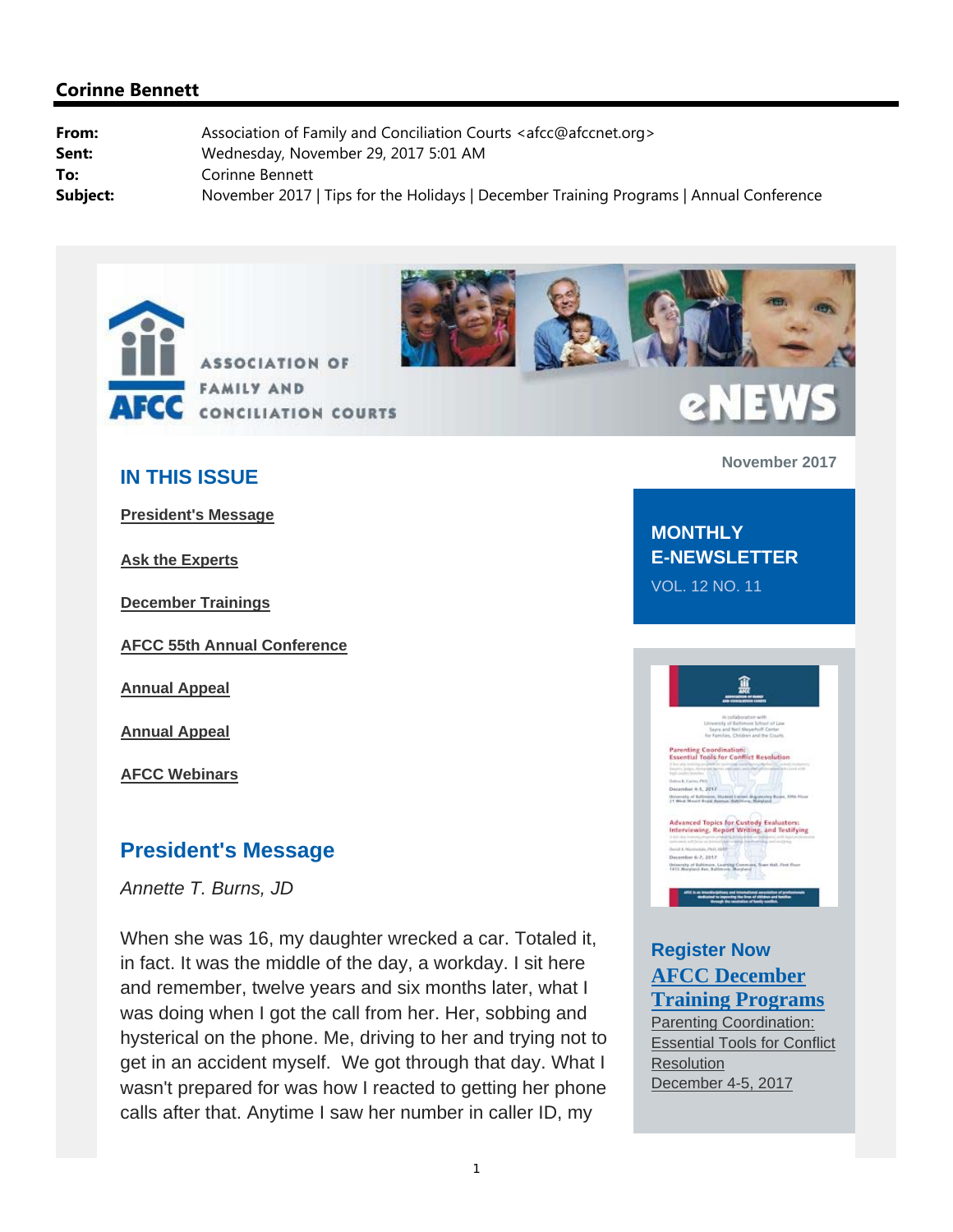heart would start racing and I'd go into a panic. For the first few seconds of every call with her, I braced myself to hear sobbing on the other end of the line. This was always followed by my sense of relief when I heard her happy and talking about something normal that high school girls call their moms about.

Read more

## **AFCC Classic Rewind: Ask the Experts - Ten Tips for the Holidays**

*Robin M. Deutsch, PhD, ABPP*

Every year, families must confront parenting challenges around the holidays and there are some long-standing tips that can help. The AFCC eNEWS is re-running a previous, and updated Ask the Experts column on Ten Tips for the Holidays.

#### Read more

## **December Training Programs**

Register now for the December training programs sponsored by AFCC and the University of Baltimore School of Law. Each training is eligible for up to 12 hours of continuing education.

## **Parenting Coordination: Essential Tools for Conflict Resolution**

*Debra K. Carter, PhD* December 4-5, 2017 University of Baltimore School of Law Register now!

#### **Advanced Topics for Custody Evaluators: Interviewing, Report Writing, and Testifying** *David A. Martindale, PhD, ABPP* December 6-7, 2017 University of Baltimore School of Law Register now!

University of Baltimore School of Law Baltimore, Maryland

Advanced Topics for Custody Evaluators: Interviewing, Report Writing, and Testifying December 4-5, 2017 University of Baltimore School of Law Baltimore, Maryland

## **AFCC Annual Conference**

Compassionate Family Court Systems: The Role of Trauma-Informed **Jurisprudence** June 6-9, 2018 Washington Hilton Washington, DC

## **AFCC Chapter Conferences**

#### **New York Chapter**

**Annual Conference**  December 8, 2017 New York City Bar **Association** New York, New York

#### **Arizona Chapter Annual**

**Conference**  January 26-28, 2018 Hilton Sedona Resort Sedona, Arizona

#### **Louisiana Chapter Annual Conference**  January 26-27, 2018 Paul Hebert Law Center Baton Rouge, Louisiana

**California Chapter Annual Conference** February 2-4, 2018 Park Central Hotel San Francisco, California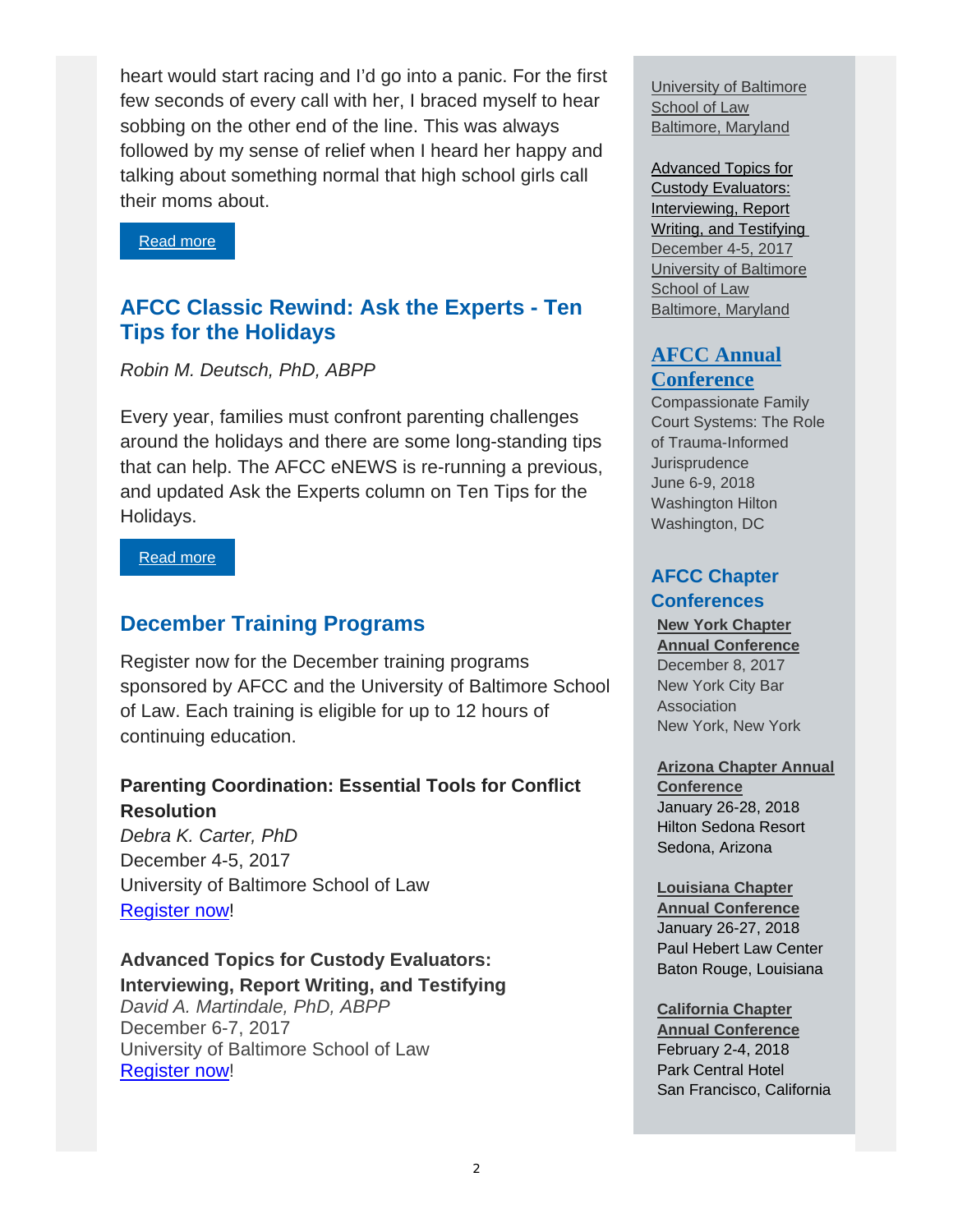## **Jaycee Dugard to Keynote AFCC 55th Annual Conference**

AFCC is pleased to announce that Jaycee Dugard will present the opening session at the AFCC 55th Annual Conference in Washington DC. Ms. Dugard was abducted at age 11 and held captive for 18 years, and suffered physical and emotional abuse at the hands of her assailants. She has been reunited with her family and has created the JAYC Foundation to help families that have suffered abduction or other trauma. The conference brochure will be available online in late December and in hard copy in January.

More Information

Click here to see Jaycee Dugard's interview with Diane Sawyer

#### **Sponsor, Exhibit, Advertise**

Exhibiting and advertising at the AFCC Annual Conference are excellent ways to share your products and services with an interdisciplinary community of family law professionals. Sign up by December 5, 2017 to ensure your sponsorship or advertising is included in the program brochures, mailed out to over 21,000 family law professionals around the world! To view exhibit, sponsorship, and advertising opportunities, click here. For all questions, please contact AFCC Program Coordinator, Corinne Bennett.

View the opportunities

### **AFCC Scholarship Fund**

Help your colleagues attend AFCC conferences by giving to the AFCC Scholarship Fund. AFCC scholarship recipients increase our diversity by bringing professionals from different backgrounds, representing the many disciplines encompassed by who

**Oregon Chapter Annual Conference** April 13, 2018 River's Edge Hotel Portland, Oregon

**EDITOR:** Leslye Hunter

**ASSOCIATE EDITOR:** Corinne Bennett

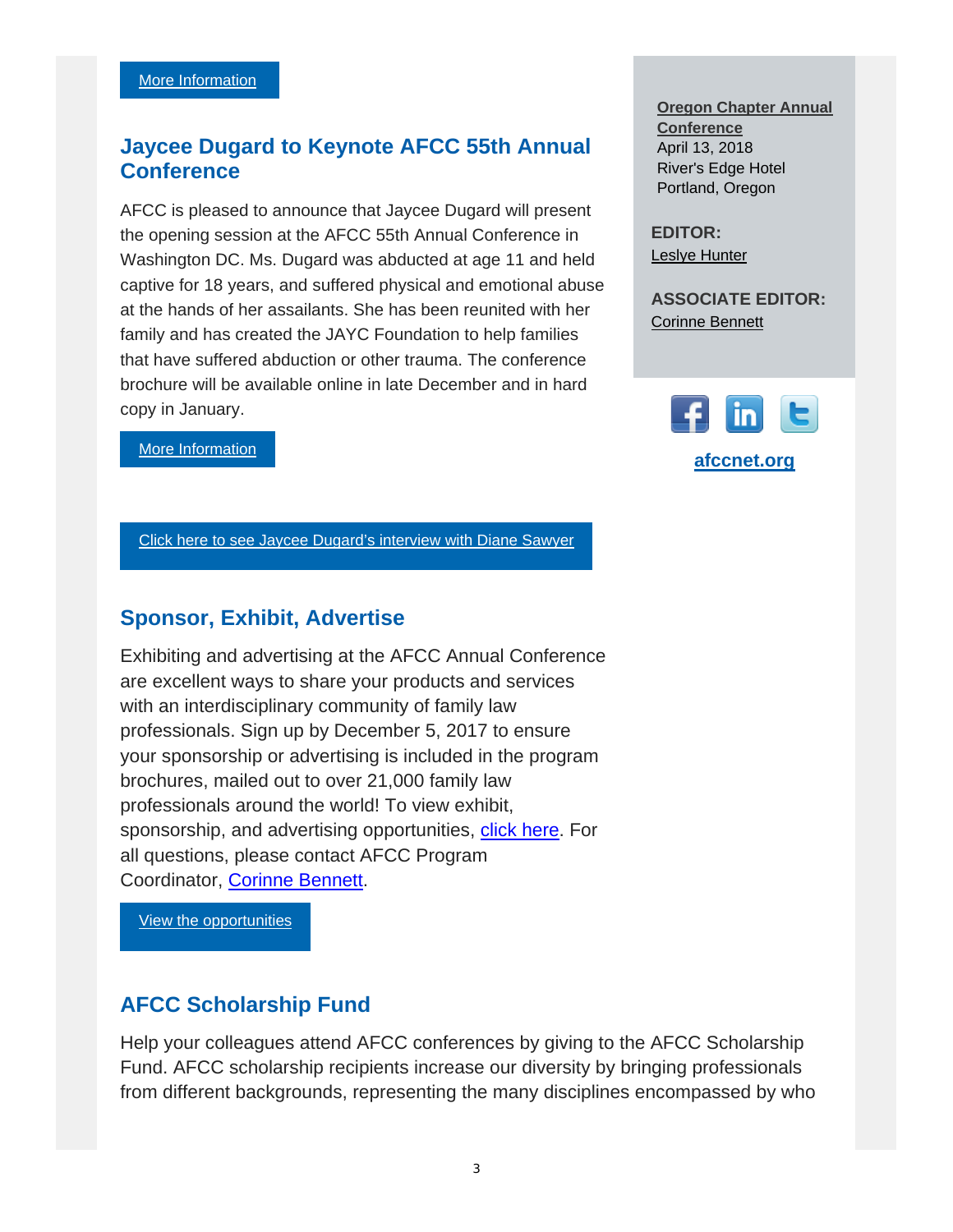we are as an organization. The annual appeal letter was recently mailed to all AFCC members. Please consider making a gift today. Receiving your gift by the end of 2017 helps us plan for next year, and will provide US taxpayers with a deduction for the 2017 tax year. Will you contribute to allow a hard-working professional like yourself attend an AFCC conference?

Donate Today

## *Family Court Review* **Seeks Social Science Editor**

*Family Court Review* (FCR), the quarterly academic and research journal of AFCC, is seeking a Social Science Editor. AFCC is an interdisciplinary and international association of judges, lawyers, mediators, mental health professionals, social scientists, court administrators, educators and others concerned with promoting constructive methods of family conflict resolution. FCR is an interdisciplinary journal prepared for publication at Hofstra University Law School by a student editorial staff, working under the supervision of the FCR Faculty Administrative Editor. The Social Science Editor will be responsible to and work closely with the Faculty Administrative Editor and the Editor in Chief. He or she will work with the Editorial Board and student staff of FCR to promote the interdisciplinary mission of FCR and AFCC. The deadline for submitting an application is February 28, 2018. If you are interested in a copy of the Call for Applications, please email Peter Salem, AFCC Executive Director, at psalem@afccnet.org.

## **AFCC Webinar Corner**



Register now for next month's webinar: **Eldercaring Coordination** Linda Fieldstone, MEd December 12, 2017 1:00pm Eastern



If you missed this month's webinar, Managing Holiday Time Conflict, members may access the recording for free through the **Member Center** of the AFCC website.

Now Introducing: AFCC E2M Webinar Series! Join AFCC E2M (early-to-mid career professionals) webinar:

**Establishing a Professional Practice: Walking the Tightrope Without a Net** Larry V. Swall, JD

December 15, 2017 1:00-2:00pm Eastern Time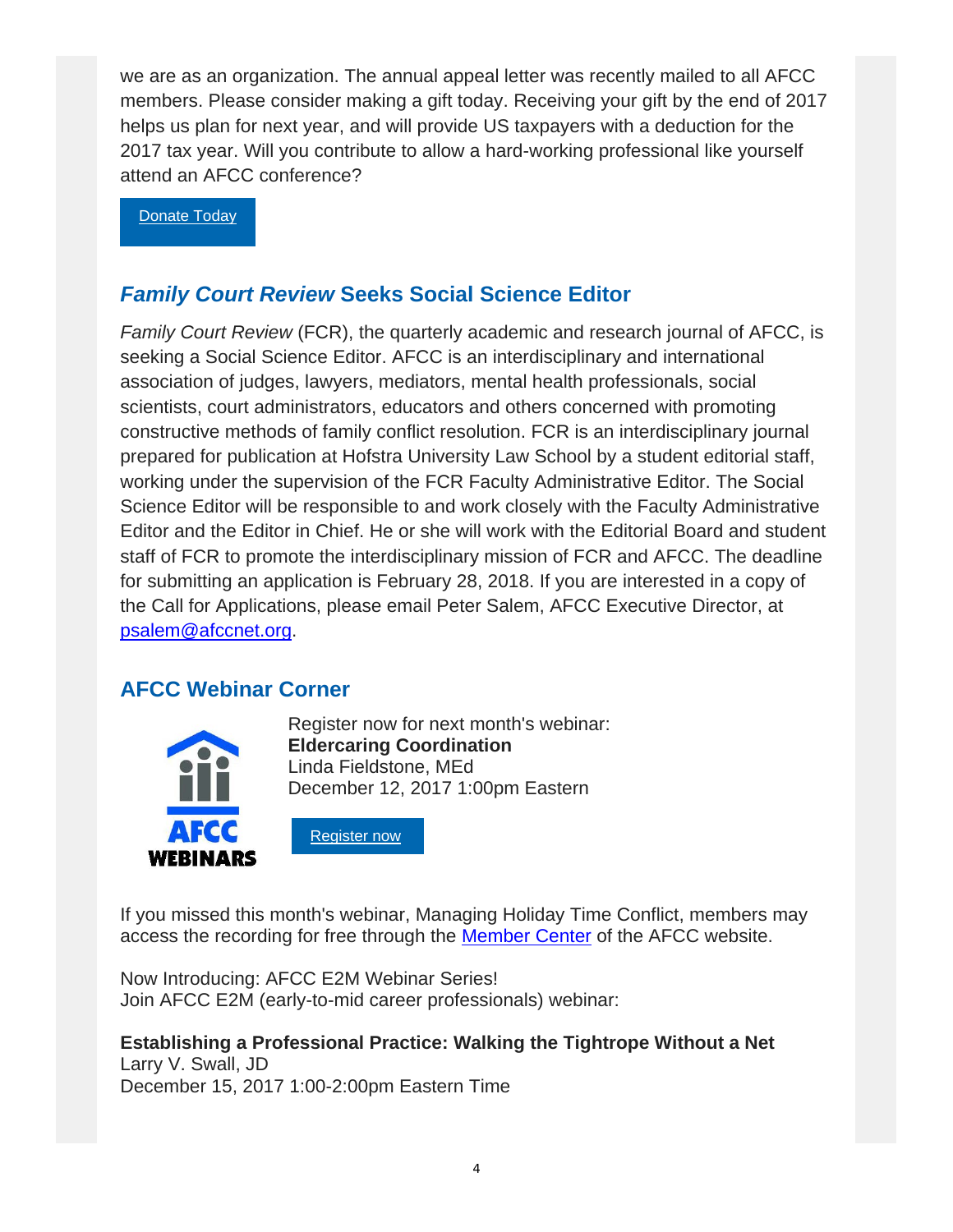#### Register Today!

This webinar is geared towards the E2M crowd and is free to AFCC members. Please register to participate!

## **AFCC Board Nominations**

The AFCC Nominating Committee is seeking nominations for individuals to serve on the AFCC Board of Directors. Recommended individuals must be AFCC members and have an interest in and knowledge of AFCC and its work. Nominations must be received by January 31, 2018, in order to be considered by the committee prior to the election at the AFCC 55th Annual Conference, June 6-9, 2018, in Washington, DC. The term is three years, beginning July 1, 2018, and concluding June 30, 2021. If you or a member you know is interested, please send the first and last name, contact information, resume, and a letter of intent to the AFCC Nominating Committee, c/o AFCC, 6525 Grand Teton Plaza, Madison, WI, 53719, or via email to afcc@afccnet.org.

## **AFCC Member News**



Former AFCC President **Robin Deutsch** was awarded the Kenneth H. Herman, PhD, JD Career contribution award from Massachusetts Psychology Association. Congratulations, Robin!



AFCC member and New Jersey Chapter member, **Madeline Marzano-Lesnevich,** was sworn in as the new President of the American Academy of Matrimonial Lawyers in Chicago earlier this month. Congratulations, Madeline!

## **AFCC Chapter News**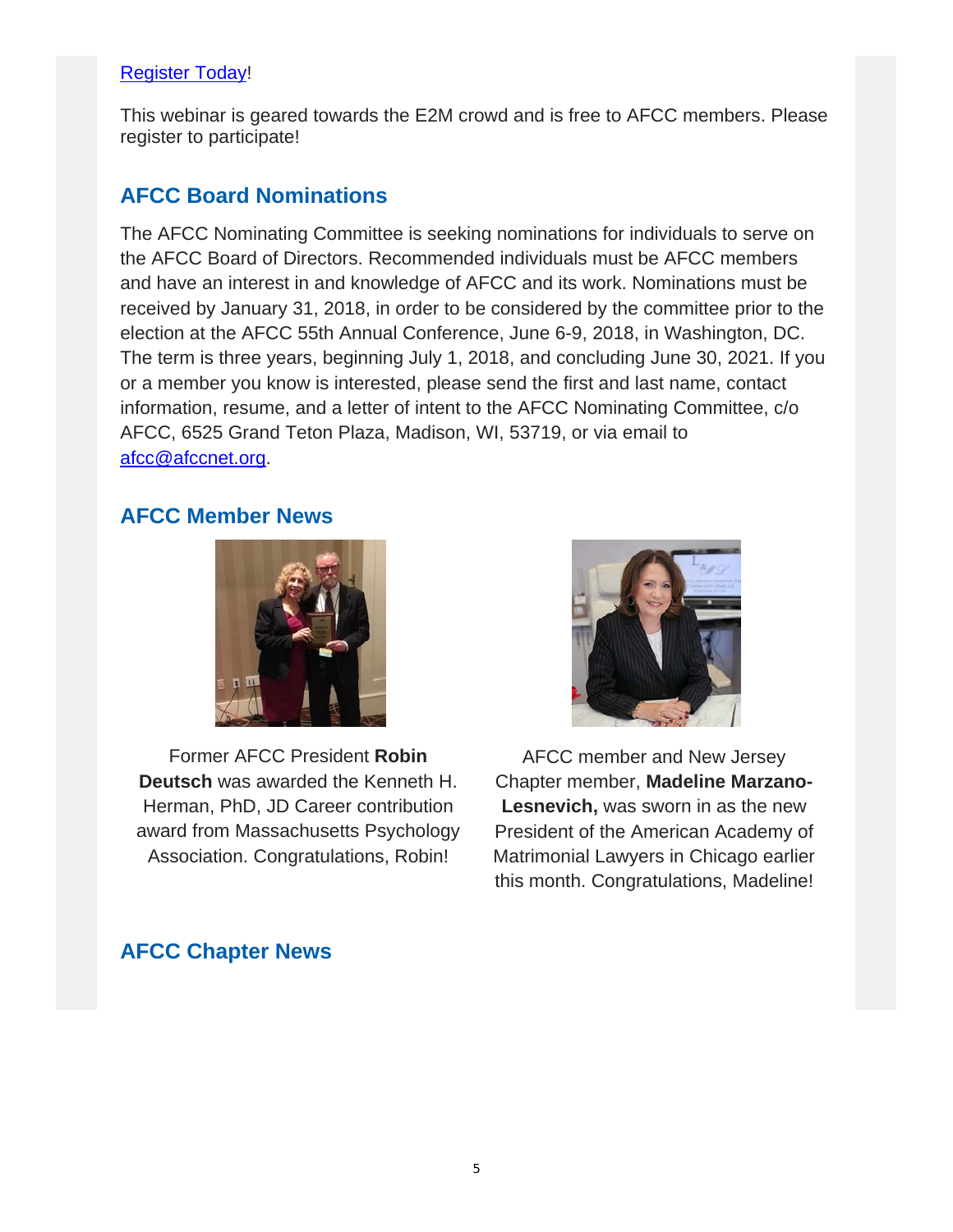

#### Meet Daniel Ashbourne, President of the **Ontario Chapter**

Read more

AFCC hosted its **biennial Leadership Institute** in Milwaukee and welcomed chapter leaders from 17 chapters: Sharon Smith (Alberta Chapter president), Tracy McElroy (Arizona Chapter board member), Michele Brown (California Chapter President elect), Lenny Tanis (Colorado Chapter President elect), Debbie Weaver (Florida Chapter President elect), Beth McCormack (Illinois Chapter President elect), Nolanda Kirby (Maryland Chapter treasurer), Pat Brady (Massachusetts Chapter President ), Victoria Brenner (Minnesota Chapter President), Simone McCartney (Missouri Chapter President elect), Amy Wechsler (New Jersey Chapter President), Larry Braunstein (New York Chapter President elect), Roz Florez (Ohio Chapter President elect), Sara Rich (Oregon Chapter board member), Brian Burke (Ontario Chapter President elect and treasurer), Dennis Cronin (Washington Chapter President elect), and Josie Cusma and Lynn Galbraith-Wilson (Wisconsin Chapter President elect and treasurer). The full day leadership institute was designed to share AFCC's history and structure, the nuts and bolts of running a nonprofit board of directors, the resources available to them, and brainstorming about increasing membership and chapter member benefits in a supportive setting. The leaders made personal connections and were enthusiastic about going forward and helping each other, as well as instituting many new plans. Leslye Hunter (AFCC Associate Director and facilitator), was assisted in the morning session by chapter committee co-chairs Kate McNamara (Colorado) and Ann Ordway (Tennessee).

> **Association of Family and Conciliation Courts (AFCC)** 6525 Grand Teton Plaza, Madison, WI 53719 (608) 664-3750

> > **Unsubscribe**

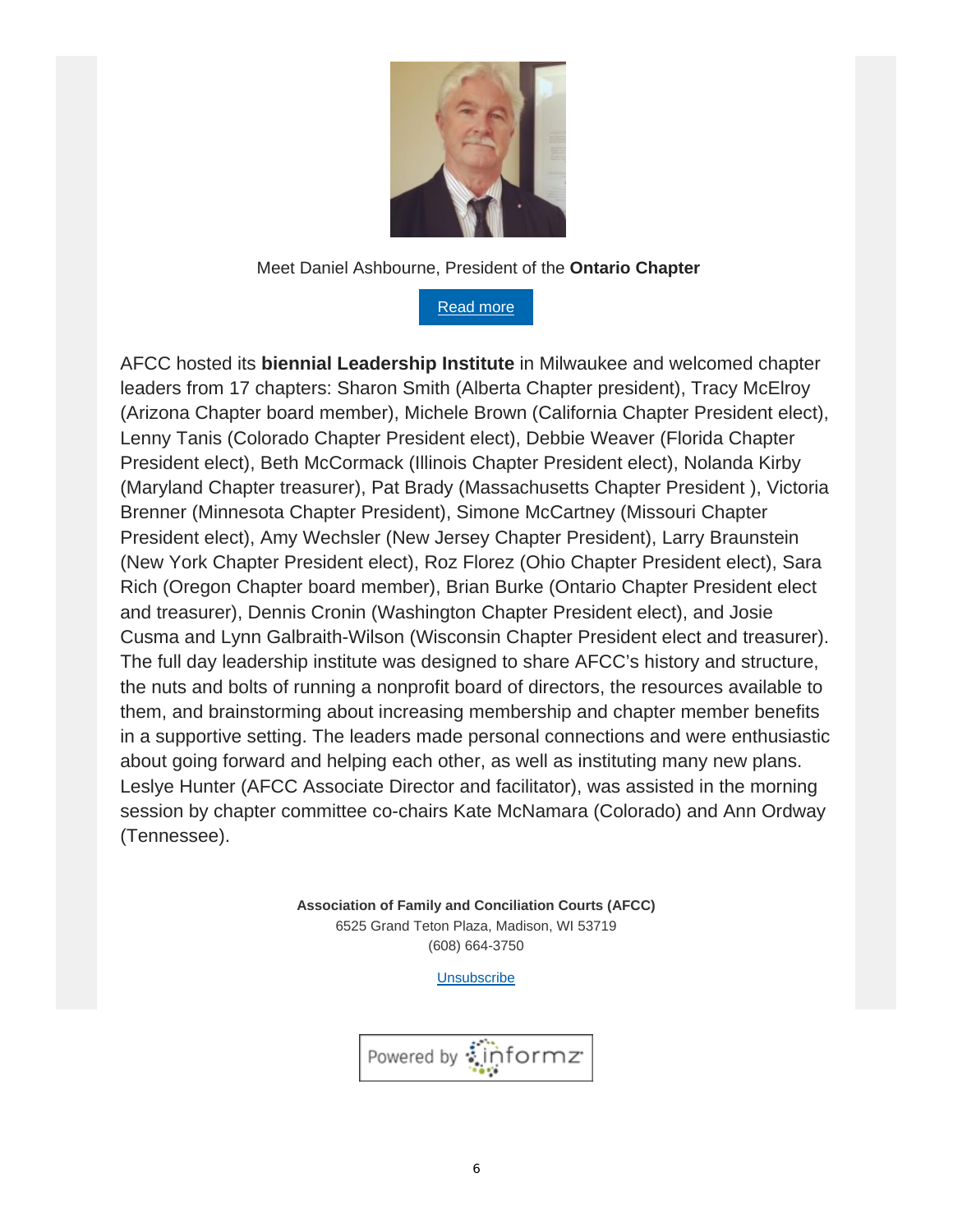

VOL. 12 NO. 11 NOVEMBER 2017



**President's Message** *Annette T. Burns, JD Phoenix, Arizona*

When she was 16, my daughter wrecked a car. Totaled it, in fact. It was the middle of a workday. I sit here and remember, twelve years and six months later, exactly what I was doing when I got the call from her. Her, sobbing and hysterical on the phone. Me, driving to her and trying not to get in an accident myself. We got through that day, but what I wasn't prepared for was how I would react when she called me after the day of the accident. When I saw her number in caller ID, my heart would start racing and I'd go into a panic. For the first few seconds of every call, I braced myself to hear sobbing on the other end of the line. This was always followed by a sense of relief when I heard her happy and talking about something normal that high school girls call their moms about. Calling me after the day of the accident was typical for her, but I was literally traumatized when she called. It was more than five years before I was able to answer my daughters calls without my heart rate soaring. I've received thousands of calls and texts from her since that day, and none of them gave me particularly terrifying news. But the definition of trauma is "a deeply distressing or disturbing experience." The call I received immediately following her accident was all of that.

Obviously when we talk about trauma in the court system, we're talking about something far more significant, like the death of a family member, domestic violence, child abuse, substance abuse, or some combination thereof. There are small yet significant forms of trauma in day-to-day dealings with the family court system. It's not hard to imagine someone's dread and physical reaction at seeing an envelope in the mail with an attorney's name or the court's name in the return address, when the last similar envelope brought news of a financial setback or a loss of parenting time. So much bad news in family court comes by mail, and now by email too. In parenting coordination cases where the parents' communication is poor, I often hear from parents about the sinking feeling in their stomachs when they sit down at the computer or phone and see emails (often many emails) from the other parent. All these things are traumas, or micro-traumas if you prefer, but the effect is largely the same: feeling as if you're reliving the initial shock or threat, and having the same visceral reactions you had at the time of the initial threat.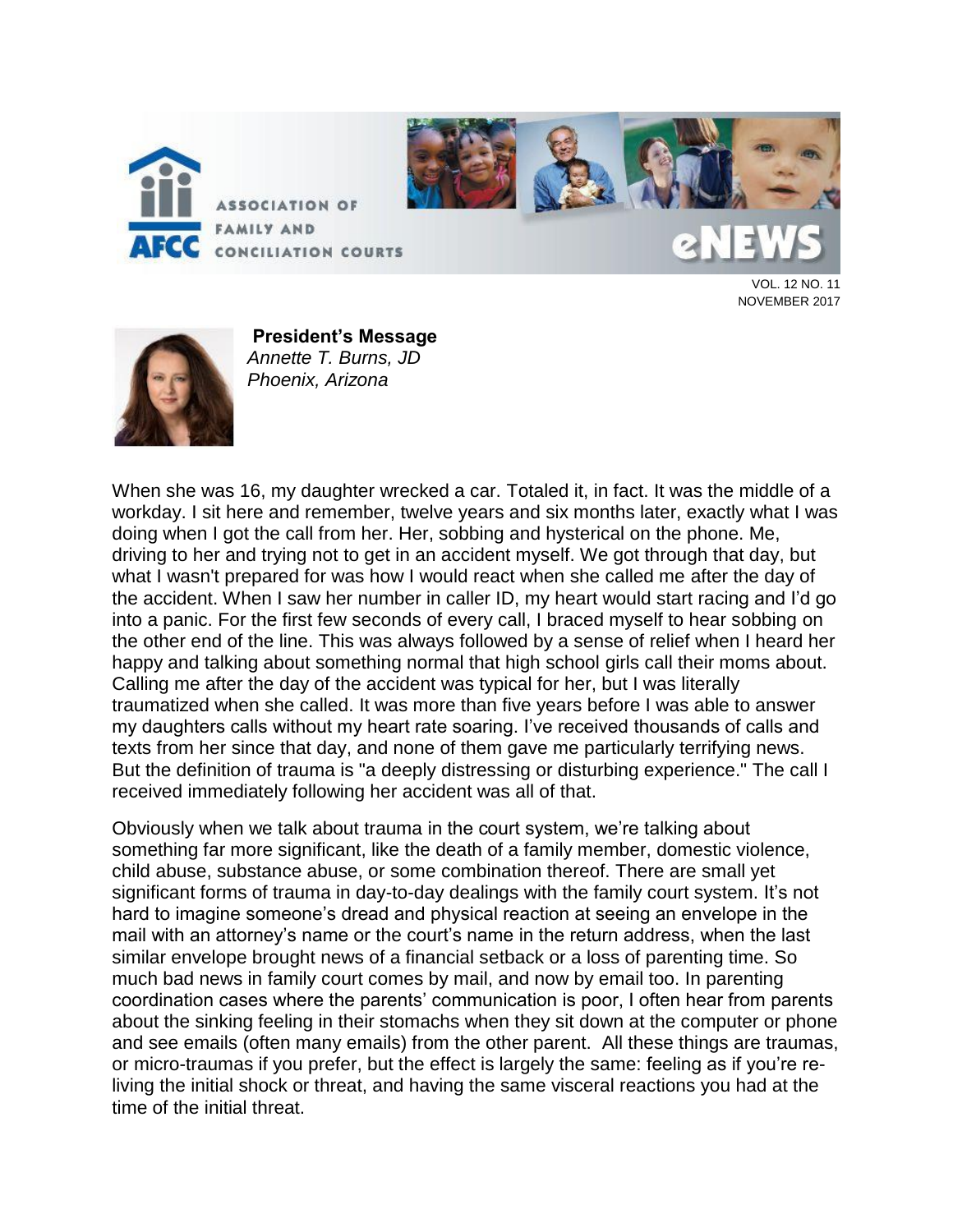It's likely that most people reading this can receive a letter or email from the court, or from an attorney, without experiencing too much panic. We're used to that system and we know how it works. That's not the norm for the general population. Most people in the world have little or no experience with the legal system. It is scary to them, and with good reason: many people have had very bad things happen to them in family court, or even in a counseling setting. And if bad things have happened in the supposed safety of the justice system, past trauma is regenerated with each new court experience.

The AFCC 55th Annual Conference in Washington, DC (June 6-9, 2018) will present Compassionate Court Systems: The Role of Trauma-Informed Jurisprudence. The conference will examine the types of trauma we regularly hear about from our clients, our patients, our litigants, and their children. The information should increase our awareness of trauma, integrate this understanding into court culture, and increase compassion in our endeavors to serving children in this difficult area of practice.

Thankfully, my daughter was fine. An ER visit and weeks of physical therapy helped with her healing. My healing involved 5+ years of startled reactions related to cell phones, and a gradual understanding of trauma on my own small personal level. Fortunately, I, too, am over it. I look forward to seeing you in Washington, DC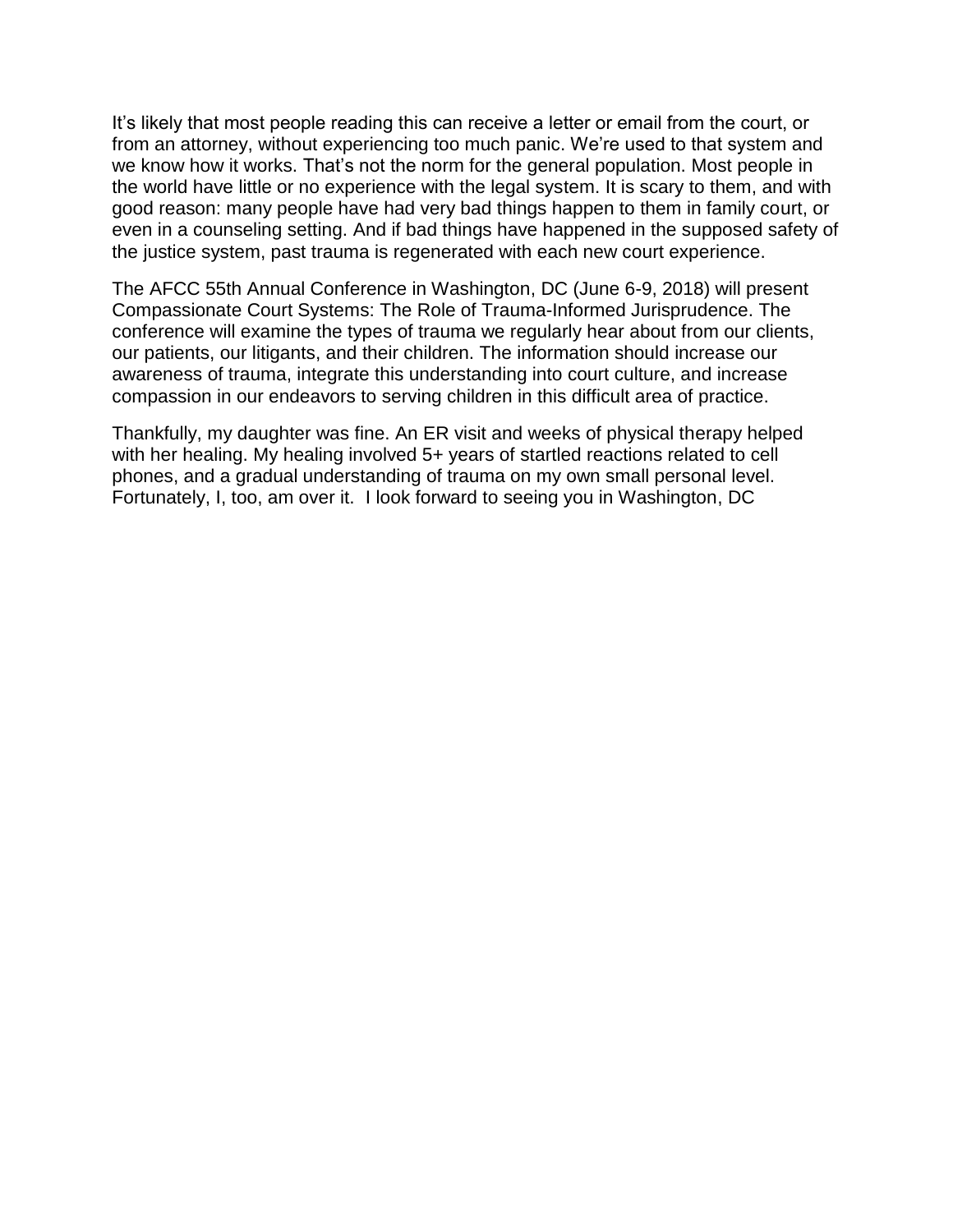

VOL. 12 NO. 11 NOVEMBER 2017

# **Ask the Experts: Ten Tips for the Holidays**

*Robin M. Deutsch, PhD, ABPP, Wellesley, Massachusetts* 

1. Have a very specific plan for the holidays so there is no opportunity for confusion or conflict. Parents may alternate or split holidays, but when there is disagreement about this plan, consider the longer view of alternating holidays by even and odd years. Holidays are often a time of heightened emotions, and the reality of the loss associated with separation or divorce is no more apparent than when parents must spend a holiday without their children or without old traditions.

2. Try to continue traditions of the past for the children. If they are accustomed to spending Christmas Eve with one extended family, try to continue that tradition, if not every year then in alternate years. Parents should consider maintaining some of the family traditions the first year after the separation, and alternating beginning the following year.

3. If you can continue some traditions together, make them clear, attending to details of who, what, where, when, and how. Some families are able to be together without conflict arising, but parents often have different expectations about the experience itself, as well as the amount of time they will be together. The most important thing for the children is that they do not experience conflict between their parents.

4. Create new traditions that feel special to the children and family. This is an opportunity for the new family configuration to establish new traditions for the holidays including creation of a special holiday celebration or experience on a day other than the actual holiday. It is also an opportunity for the adult who does not have the children, to establish new practices such as time with friends, volunteering, movie days, and travel.

5. Think long-term—what do you want your children to remember about holidays when they have their own children? For children, holidays are magical. It is often the little rituals and practices that are most memorable, such as baking a pie, playing a game or lighting the fire.

6. Remember, children's memories include all senses—what they saw, heard, smelled, tasted and touched. To the extent possible, create a memory that involves each of these senses and describe it, e.g. we always listen to this music, eat cranberry sauce,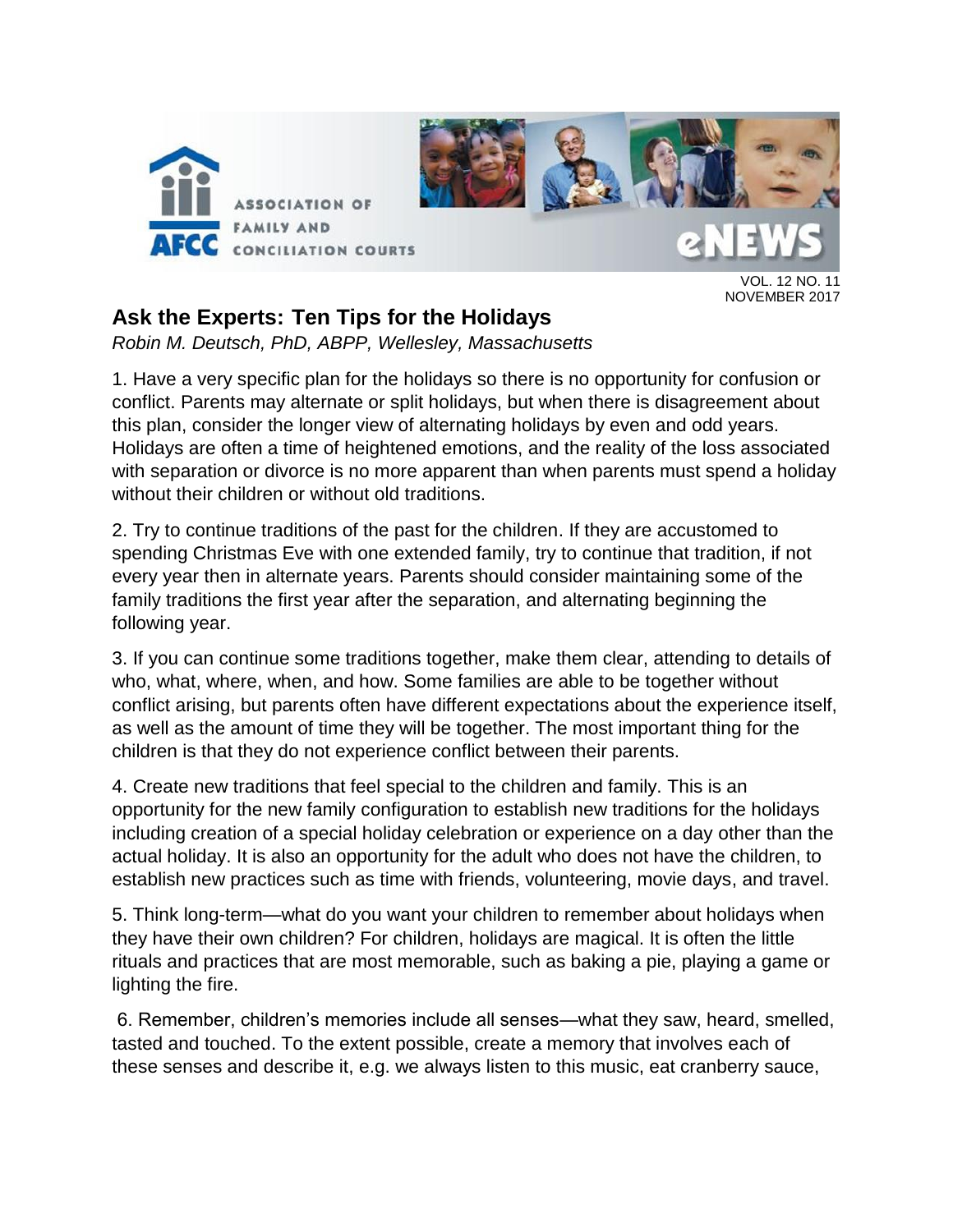watch this movie, read this book, take this walk, and cut these branches. Do not allow conflict to enter into these memories.

7. Self-care is very important. Life for the adults has significantly changed. Find new ways to care for yourself, e.g. exercise, friends, books, movies, clubs, martial arts, dance, classes, activities that bring new energy and attention. You want to rejuvenate yourself and refocus on something to help you reconstitute yourself in your new life.

8. Keep your expectations small and be flexible. Focus on one thing that matters most to you during the holidays, e.g. some sense of connection to your family, having some time with extended family or close friends, creating a new tradition, continuing a tradition. Your holiday time will not be the same, but you can decide that you will have one small goal that you will work toward creating or preserving. Holidays may be accompanied by unmet needs and dashed hopes. By thinking small you can manage disappointment and decrease stress.

9. Though you, the parent, may feel disoriented and lost in the changed family, keep your focus on the children and the new family constellations. Make the holidays about your children, which means helping them to feel good about spending holiday time with the other parent.

10. In ten years or twenty years, what do you want to see when you look back on these years of change? From that long view you can highlight the tone and experience of these transformed holidays. Remember, children who find holidays stressful because of the conflict between their parents, have terrible memories as adults of holidays and of special family moments. It is in your hands to create fond, pleasant memories for your children. They can be traditional or not, but the message is that you and our family are important and we find ways to celebrate and enjoy holidays.

Robin Deutsch, PhD, ABPP is a former AFCC President and is a psychologist in Boston. She is the director of the Center of Excellence for Children, Families and the Law at the William James College, where she runs a postdoctoral fellowship program and offers a Certificate in Child and Family Forensic Issues.